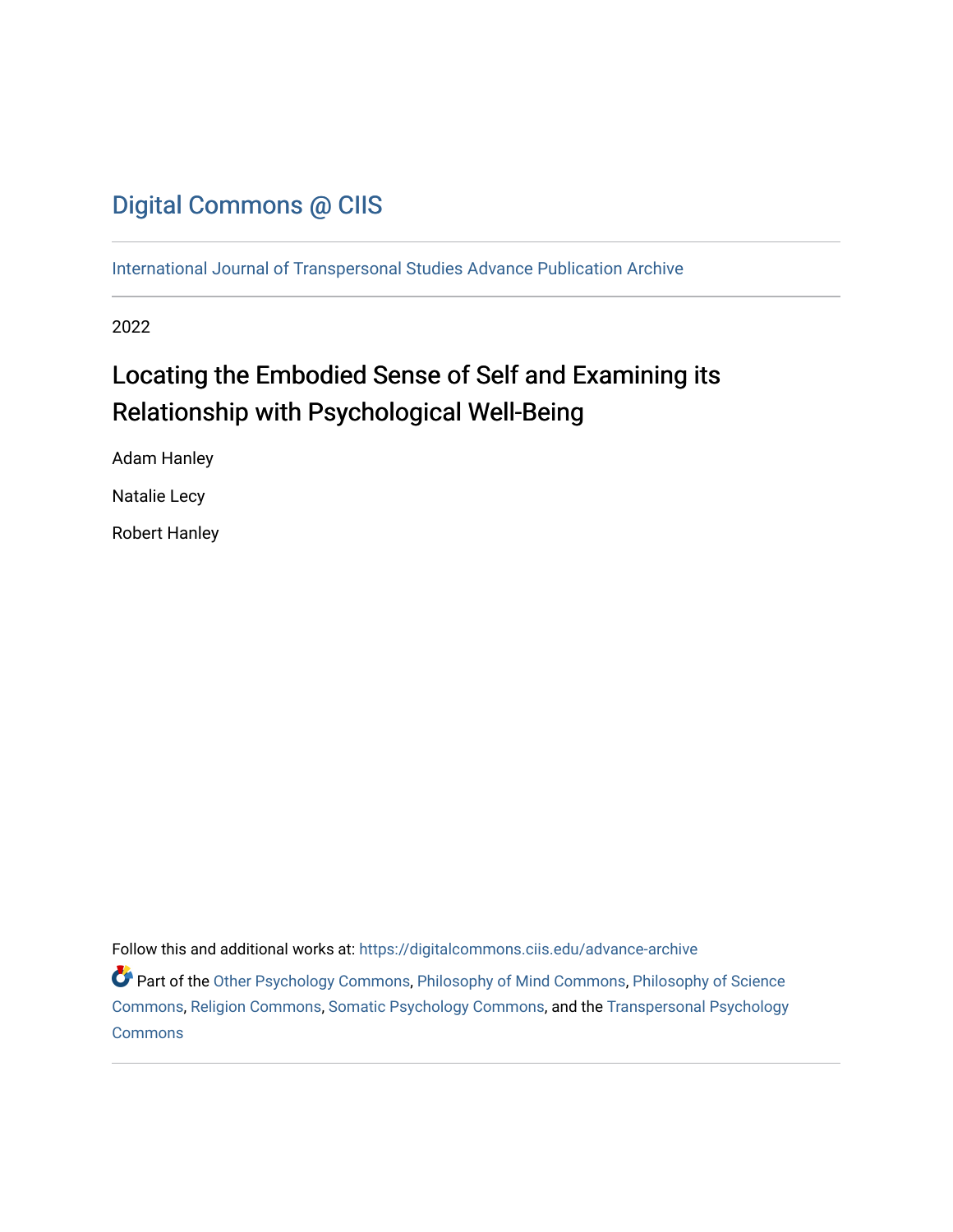## **Locating the Embodied Sense of Self and Examining its Relationship with Psychological Well-Being**

## *Adam Wesley Hanley*

C-MIND, University of Utah Salt Lake City, UT, USA

*Natalie Lecy* C-MIND, University of Utah Salt Lake City, UT, USA

#### *Robert Hanley* **CohnReznick**

New York City, NY, USA

Westerners tend to localize their sense of self in the head, and, to a lesser degree, in the chest. However, single-point, localization studies of the self omit direct exploration of the size and shape of the embodied self. This study explored a) beliefs about the location and spatial distribution of the embodied sense of self, and b) whether individual differences in how the embodied self was represented were associated with psychological and subjective well-being. Results from a sample of 206 American adults confirm extant reports, indicating that the embodied sense of self is most often located in the head and chest. However, results from this study extend previous findings by suggesting that the majority of respondents (70%) located their embodied sense of self in multiple body regions, and individuals that reported a more widely distributed sense of self reported greater well-being. Specifically, a more widely distributed sense of self in the torso was most strongly associated with psychological well-being. No relationship emerged between the distribution of the sense of self in the head and psychological well-being. Results from this study indicate that the sense of self may be located throughout the body, and that locating the sense of self in the torso may have psychological benefit. As such, exploring methods of shifting the sense of self out of the head and into the body may have therapeutic value.

### **Keywords:** *self; self-location; well-being; self-report*

hilosophical and psychological inquiry has long examined the nature of the self. Unsurprisingly, diverse perspectives have emerged over time and across cultural context. Yet, despite this multifinality of perspective, a sense of self is believed to originate in each person in much the same way. The sense of self is thought to arise in tandem with critical developmental milestones such as the advent of object permanence, around 18–24 months, and theory of mind during the  $4<sup>th</sup>$  or  $5<sup>th</sup>$  years (Austin, 2006). A child's mental model of self emerges when biological states come to be distinguished from psychological states, which suggests to the child the "self" is something separate from the body (Johnson

& Wellman, 1982). For most, this separation holds true into adulthood (Anglin, 2014; Stanovich, 1989), although many adults find it difficult to clearly articulate what their sense of self actually is (Bloom, 2007; Haidt, Bjorklund, & Murphy, 2010).

That the general public struggles to articulate the self with exactness is unsurprising given the varied ways in which the self has been conceptualized by modern scholars (e.g., Berkovich-Ohana & Glicksohn, 2014; Friedman, 1983; Gallagher, 2000; James, 2013; Varela, Rosch & Thompson, 1993). Some have emphasized the self's unifying capacity (e.g., Kant), characterizing it as "the epicenter of knowledge, cognition, experience and action"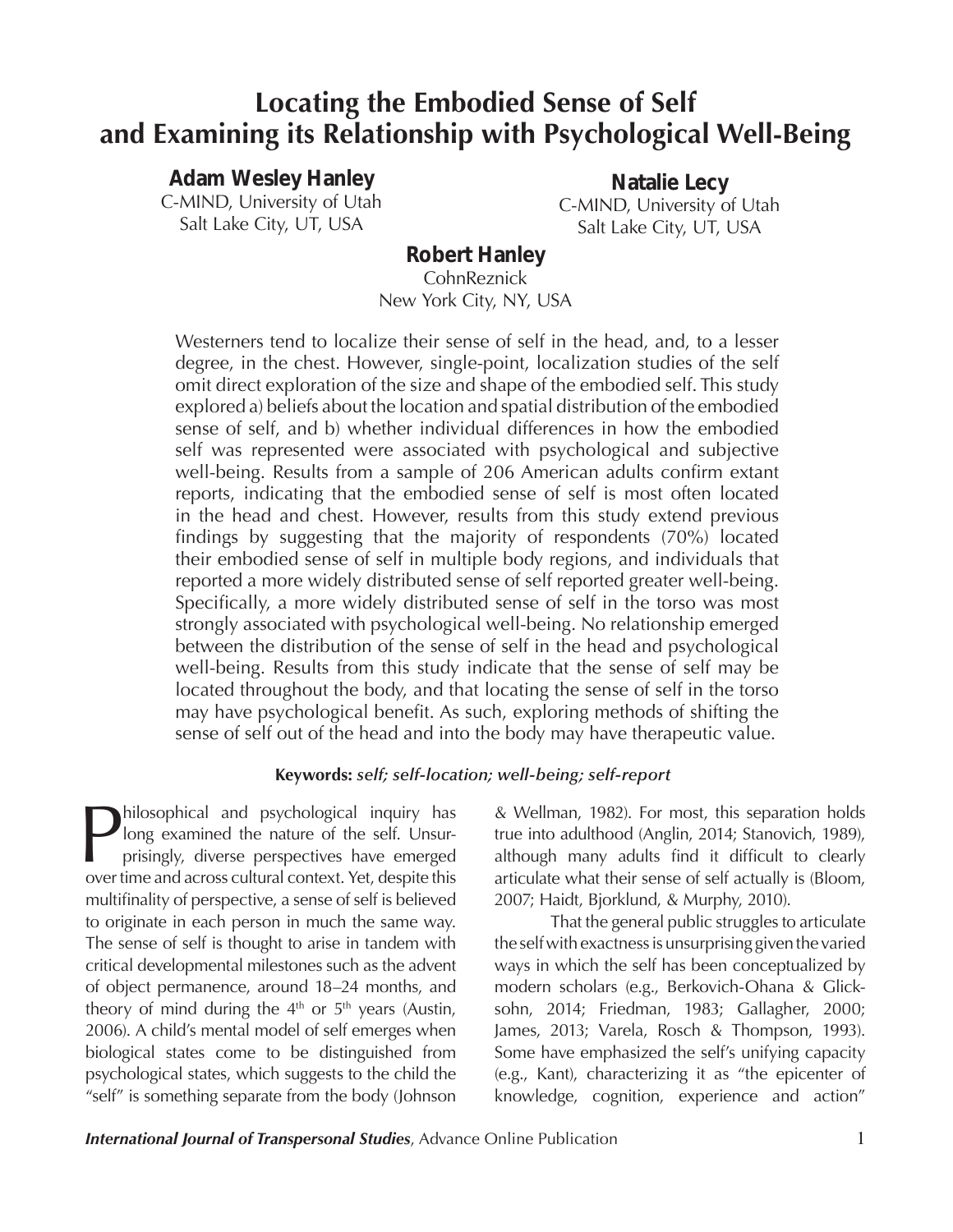(Varela, Rosch & Thompson, 1993, p.xvii). Others have emphasized the self's multiplicity, subdividing it into two distinct aspects (Gallagher, 2000; Pashko, 2013), three psychological dimensions (Berkovich-Ohana & Glicksohn, 2014), or a great many things (e.g., Linville, 1985). Others have proposed the self to be transpersonal, suggesting it extends beyond the individual's physical body to include wider spatial (e.g., the environment) and temporal (e.g., past and future) dimensions (Friedman, 1983; Mara, DeCicco & Stroink, 2010). Still others have claimed the sense of self is ultimately illusory (e.g., Hume; Gyamtso 1994; Macy, 1991). Clearly, the self can be construed in many ways, and a thorough review of all self construals is beyond this paper's scope (See Leary & Tangney, 2003 for more). Here, we confine ourselves to better understanding where the sense of self is localized within the physical body.

In contrast with how difficult it can be to conceptualize the self, locating the sense of self within the body appears to be relatively intuitive. Evidence from five, recent empirical studies using diverse methodologies converge to suggest that a) the self can be readily located within the body by both children and adults, b) the self is most commonly situated behind the eyes, but c) a subpopulation report the self is localized in the chest (Alsmith & Longo, 2014; Anglin, 2014; Bertossa, Besa, Ferrari, & Ferri, 2008; Limanowski & Hecht, 2011; Starmans & Bloom, 2012).

Alsmith and Longo (2014) used two different methods of locating the self among an adult sample: haptic and visual. For the haptic method, participants located their sense of self by manually manipulating a pointer to indicate the region of their body encapsulating their self while blindfolded. For the visual method, participants were not blindfolded and a researcher moved the pointer until the participant verbally indicated it was pointing to their self. Results of both methods indicate the self was most frequently located in the upper head or torso according to whether the pointer started pointing up or pointing down. Interestingly, participants were more likely to choose the body region closer to the starting point of the pointer, suggesting that environmental factors may influence conclusions about the self's location.

In an attempt to differentiate between mind, self, and soul, Anglin (2014) prompted participants to locate the three constructs on a human figure containing eight predefined regions. Participants were also asked to define the self, soul, and mind. The self was most frequently identified in the head, brain, or mind with a smaller subset locating self in the chest area. The soul was most frequently identified in the chest area and the mind was in the head or brain.

While attempting to find the "the seat of consciousness" (p. 325) Bertossa, Besa, Ferrari, & Ferri (2008) used a structured interview within a phenomenological "second-person" approach to solicit first-person reports from participants about the location of their self. Participants were adults, largely Westerners ( $n = 54$ ), including eight participants who identified as blind from birth, and a small subsample of non-Westerners (n=5). During detailed thematic interviews, participants were asked to locate their "source of perception" (p.328) or the point zero for "I" by pointing to the location on their own body and by pointing to a spatial location on a frontal and lateral human profile. The majority of participants (83.0%)—including non-Western and blind participants identified the location of self in a precise point inside the head. Roughly ten percent indicated the "I" had no location. Considering the different lived experiences of the participants who were blind from birth and the different cultural experiences of the non-Westerners, it appears noteworthy that all three groups largely located the self in the same place.

Limanowski & Hecht (2011) used an online survey platform to investigate where adult participants (n=87) located their self. Participants were first assigned to one of two groups: 1) no education on the construct of self or 2) a short introduction to the phenomenal self. Then participants used mouse cursors to identify the location of self using a human silhouette. Despite group assignment, most participants indicated the location of self in the brain followed by the heart. A small group of participants indicated the location of self in the stomach or eyes. Due to the lack of statistical difference between groups (education on self vs. no education), findings from this study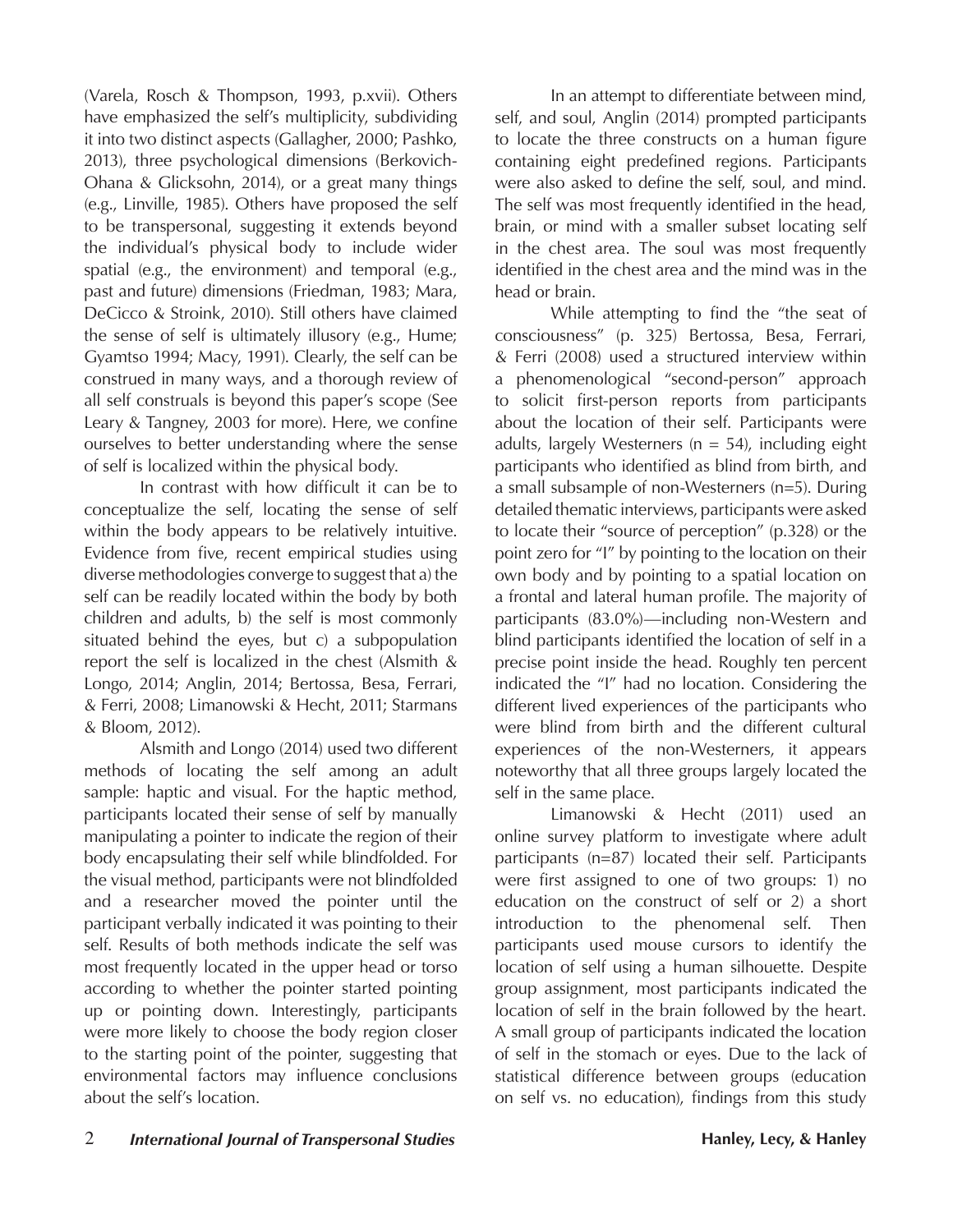appear to reinforce the intuitive nature around the conceptualization of self.

In an attempt to untangle the intuitive sense of self from culturally reinforced sentiments of self, Starmans & Bloom (2012) explored whether age influenced spatial locations of self by using mixed samples of preschool-aged children and adults. In three separate experiments using cartoon figures, participants were asked to identify when objects superimposed on various locations of the figure's body were closest to the figure's self. While small age-related differences were observed, the majority of children and adults indicated objects were closest to the figure's self as they moved closer to the eyes, suggesting that the perceived location of the self may remain static from early childhood into adulthood.

Results from these studies indicate the majority of participants; both children and adults overwhelmingly identify the embodied self—or physically represented self—in the head (primarily around the eyes) followed by the heart or broader chest area. While useful in establishing the embodied sense of self's point zero (Bertossa, Besa, Ferrari, & Ferri, 2008), the extant studies are limited in what they can suggest about the spatial dimensions of the embodied self. Given this diversity of perspectives on the nature of the embodied sense of self, only examining the point from which the self is believed to originate may provide a limited characterization of the embodied self. The extant single-point, localization studies omit direct exploration of the size and shape of the embodied sense of self. Indeed, Anglin (2014), expressly states that future research is needed to examine whether the self is believed to reside simultaneously in multiple regions of the body. Currently the spatial qualities of the embodied sense of self remain largely unknown.

#### **Study**

As such, this study explored the location and distribution of the embodied self, using a computerized sensation manikin to capture the embodied sense of self's location and spatial distribution in a granular manner. Furthermore, just as variation in cognitive representations of the self has implications for well-being (e.g., Gyamtso, 1994;

Ryan & Deci, 2000; Ryff & Keyes, 1995), variation in the spatial representation of the embodied sense of self may as well. Research examining outcomes related to whether people locate the self in their head or their heart, indicate associations exist between self-location and personality, self-concept, religiosity, performance, decision making, emotion, and charitable giving (Adam, Obodaru, & Galinsky, 2015; Fetterman & Robinson, 2013; Fetterman, Juhl, Meier, Abeyta, Routledge, & Robinson, 2020). Thus, associations between the spatial qualities of the embodied sense of self and well-being will also be explored in this study. The primary aim of the present study was not to identify the true location of the embodied self, but to a) gather information about present-day *beliefs* about the location and spatial distribution of the embodied sense of self, and b) determine whether psychological and subjective well-being are associated with individual differences in the representation of the embodied sense of self. We hypothesize that the spatial location of the embodied self is located primarily between the head and the torso (Alsmith & Longo, 2014; Anglin, 2014; Bertossa, Besa, Ferrari, & Ferri, 2008; Hartelius, 2007; Hartelius, 2015; Limanowski & Hecht, 2011; Starmans & Bloom, 2012); and with theory connecting too much self-centeredness with maladaptive psychological functioning (e.g., Dambrun & Ricard, 2011) we hypothesized a more widely distributed sense of self (e.g., extending beyond the head) will be associated with greater well-being.

#### **Participants and Procedures**

Participants (*N*=206) were recruited from Mechanical Turk (MTurk), Amazon's online participant recruitment platform. To ensure data quality, only MTurk workers with a proven history of providing good data were invited to participate in this survey (i.e., successful completion of >500 previous tasks with a task approval rate of >95%). Respondents were provided 25 cents for completing the survey, which is consistent with standard MTurk compensation rates. Table 1 provides participant demographics.

All study procedures were completed in a single, online study session. After providing consent and demographic information, participants completed the computerized Sensation Manikin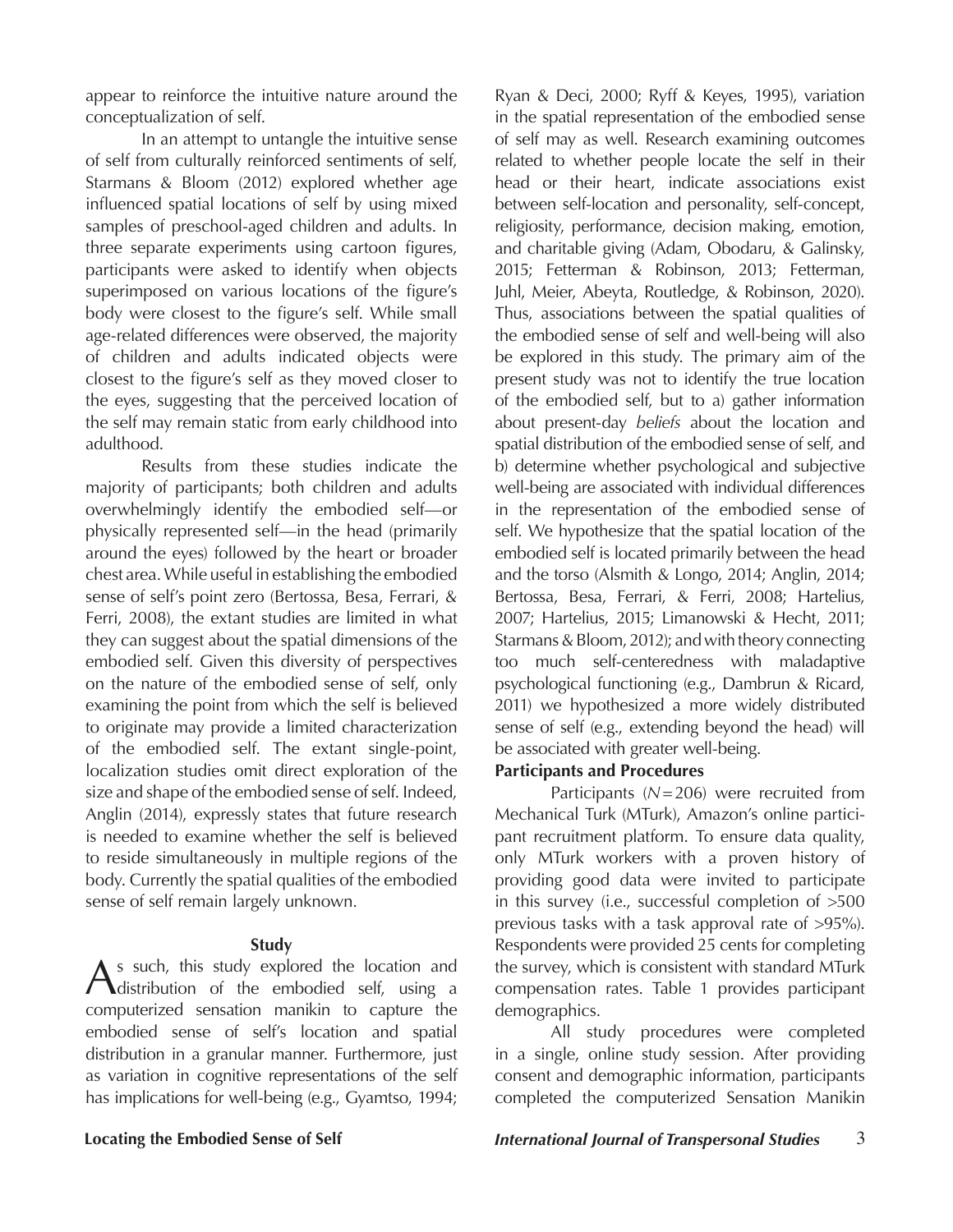(Hanley & Garland, 2019) and then the well-being survey. Participants were excluded (n=53) from the final analyses if they did not fully complete both the Sensation Manikin and the well-being surveys.

#### **Measures**

Embodied sense of self was measured with the Sensation Manikin (Hanley & Garland, 2019).

| Table 1: Participant Demographics ( $N = 206$ ) |                |               |  |  |  |  |  |
|-------------------------------------------------|----------------|---------------|--|--|--|--|--|
| Measure                                         | Μ              | SD            |  |  |  |  |  |
| Age                                             | 38.24          | 12.31         |  |  |  |  |  |
|                                                 | No.            | $\frac{0}{0}$ |  |  |  |  |  |
| Gender                                          | 133 F          | 65%           |  |  |  |  |  |
| Race                                            | No.            | $\frac{0}{0}$ |  |  |  |  |  |
| American Indian/Alaskan Native                  | 5              | 2%            |  |  |  |  |  |
| Asian or South Asian                            | 19             | 9%            |  |  |  |  |  |
| African American                                | 21             | 10%           |  |  |  |  |  |
| Caucasian                                       | 129            | 63%           |  |  |  |  |  |
| Latino                                          | 20             | 10%           |  |  |  |  |  |
| Multiracial                                     | 8              | 4%            |  |  |  |  |  |
| Other                                           | 3              | 2%            |  |  |  |  |  |
| <b>Marital Status</b>                           | No.            | $\%$          |  |  |  |  |  |
| Single                                          | 96             | 47%           |  |  |  |  |  |
| Married                                         | 90             | 44%           |  |  |  |  |  |
| <b>Divorced</b>                                 | 18             | 9%            |  |  |  |  |  |
| Widowed                                         | $\overline{2}$ | 1%            |  |  |  |  |  |
| Family's Level of Education                     |                |               |  |  |  |  |  |
| Less than High School                           | $\overline{2}$ | 1%            |  |  |  |  |  |
| <b>High School or Equivalent</b>                | 54             | 26%           |  |  |  |  |  |
| <b>Trade School Certificate</b>                 | 8              | 4%            |  |  |  |  |  |
| Associate's Degree                              | 34             | 17%           |  |  |  |  |  |
| <b>Bachelor's Degree</b>                        | 73             | 35%           |  |  |  |  |  |
| Graduate Degree                                 | 35             | 17%           |  |  |  |  |  |
| Family's Estimated Yearly Income                |                |               |  |  |  |  |  |
| Under \$25,000                                  | 51             | 25%           |  |  |  |  |  |
| \$25,000 to \$49,000                            | 63             | 31%           |  |  |  |  |  |
| \$50,000 to \$74,000                            | 45             | 22%           |  |  |  |  |  |
| \$75,000 to \$99,999                            | 30             | 15%           |  |  |  |  |  |
| \$100,000 to \$149,999                          | 14             | 7%            |  |  |  |  |  |
| Over \$150,000                                  | 3              | 2%            |  |  |  |  |  |

The Sensation Manikin is a human figure silhouette overlaid with a grid of 469 "self pixels." To introduce the Sensation Manikin, the self was defined for participants as "the epicenter of knowledge, cognition, experience and action" (Varela, Rosch & Thompson, 1993, p. xvii). Participants were then asked to identify where they located their sense of self within their bodies by clicking on self pixels with the computer mouse. Clicking on a self pixel turned that pixel green. Participants were instructed to click as many self pixels as necessary to fully represent the location and distribution of their self within the body. Each selected pixel was assigned a value of 1. Five scores were calculated from participants' Sensation Manikin responses: 1) a total self-distribution score, reflecting the distribution of the embodied sense of self throughout the whole body, and regional selfdistribution scores, reflecting the distribution of the embodied sense of self throughout four distinct body regions: 2) head, 3) torso, 4) arms, and 5) legs. A higher distribution score reflected a more widely distributed sense of embodied self.

Psychological well-being was measured with the 18-item Scales of Psychological Well-Being (SPWB; Ryff & Keyes, 1995). The SPWB is a wellvalidated measure of well-being scored on a 7-point Likert scale  $(1 =$  "Strongly Agree",  $7 =$  "Strongly Disagree") with higher scores reflecting greater psychological well-being. The SPWB demonstrated strong internal reliability in this study ( $\alpha = .83$ ).

Subjective Well-Being was measured with the 5-item Satisfaction With Life Scale (SWLS; Diener, Emmons, Larsen, & Griffin, 1985). The SWLS is a well-validated measure of well-being scored on a 5-point Likert scale  $(1 =$  "Very slightly or not at all",  $5 =$  "Extremely") with higher scores reflecting greater subjective well-being. The SWLS demonstrated strong internal reliability in this study  $(\alpha = .91)$ .

### **Statistical Approach and Analyses**

Three analytic approaches were used in this study. First, the self distribution scores (e.g., the sum of the pixels from each sensation manikin) reflecting the distribution of the embodied sense of self throughout the body (as referenced in the Measures Section) were used to visually depict the embodied sense of self. Descriptive statistics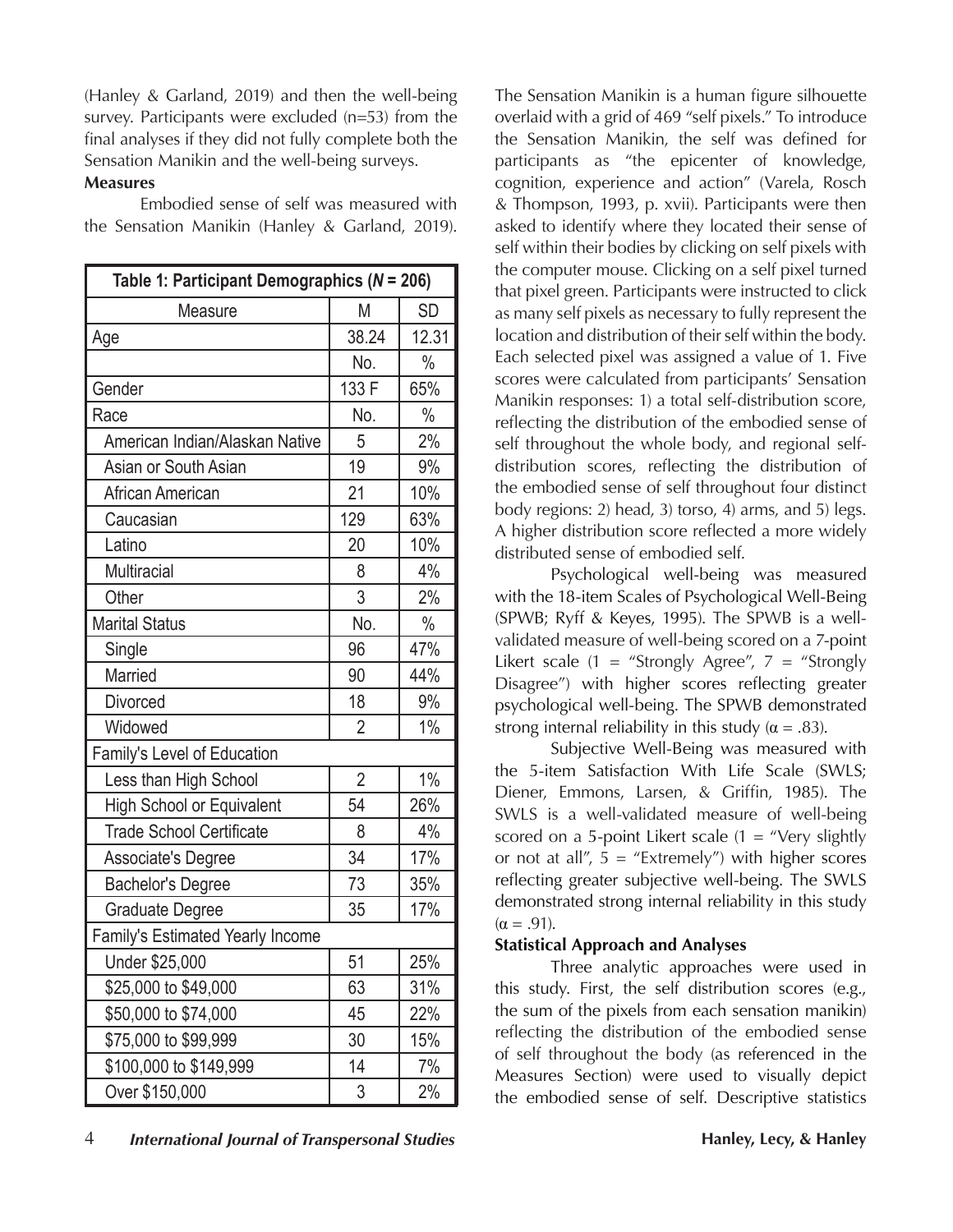were used to investigate in which body regions respondents located their sense of self. Second, Pearson correlations were used to explore bivariate associations between the self distribution scores, psychological well-being, and subjective well-being. Third, one-way ANOVAs were used for sensitivity analyses exploring whether self distribution scores differed by sex or race. Due to the disproportionate number of Caucasian respondents in this sample, the racial analysis only compared Caucasian with non-Caucasian respondents.

#### **Results**

Descriptive results present frequencies of self-location in various bodily locations, summaries of results for four major body regions, and numbers of participants reporting multiple locations of self. Bivariate correlations report on correlations between self-location in the four major body regions and subjective or psychological well-being. A sensitivity analysis describes an examination of correlations between self-distribution and variables of race, sex, and age.

#### **Descriptive Results**

Figure 1 is the aggregated, embodied sense of self image, derived from the self-distribution scores. Color intensity reflects the frequency of self reports in a given sensation pixel, with darker coloring indicating more self reports in that pixel. Visual inscpection of this image indicated the embodied sense of self was most commonly located in the head and torso (predominately around the chest region). The self was found to occupy very little of the body as a whole. On average, only 8% of the body was reported to be self-relevant.

The regional self-distribution scores for each of the four body regions (head, torso, arms, legs) are reported in Table 2. These scores confirm visual inspection of the aggregated embodied sense of self image, indicating that, on average, a higher percentage of self pixels were selected in the head (26%) and torso (10%), than in the arms (3%) or legs (1%).

The majority of respondents reported their embodied sense of self was located in multiple body regions simultaneously (*n*=145, 70%). Most frequently the embodied sense of self was simultaneously located in two (*n*=105, 51%), three

(*n*=24, 12%), or four (*n*=16, 8%) of the four body regions. Out of those who located the self in two body regions, the most common pairings were the head and torso (*n*=104, 99%); head, torso and arms  $(n=12, 50\%$  of those locating the self in three body regions); and head, torso and legs (*n*=11, 46% of those locating the self in three body regions). **Bivariate Correlations**

The total self-distribution score evidenced significant, positive associations with both psychological well-being and subjective wellbeing (Table 2). With respect to the four regional self-distribution scores, the torso also evidenced significant, positive associations with both psychological well-being and subjective well-being. The



**Figure 1**. *Aggregated Embodied Sense of Self Image*. Color intensity reflects frequency of self report in a given self pixel. Darker coloring represents more frequent self reports in that pixel. Thick lines represent segmentation of the Sensation Manikin into the four body regions examined: head, torso, arms, legs.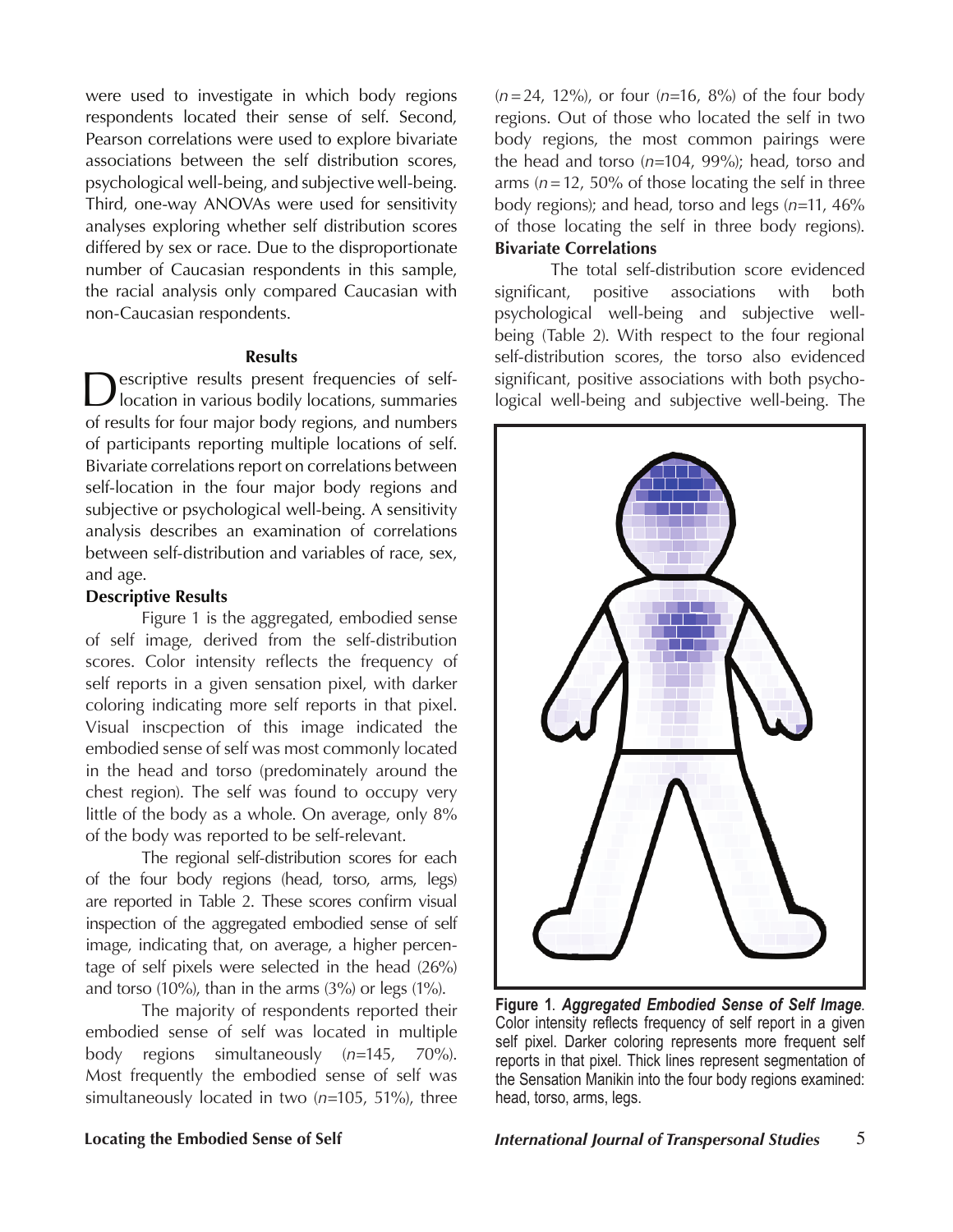leg's regional self-distribution score was significantly associated with psychological well-being. The arm's regional self-distribution score was significantly associated with subjective well-being and a trend was observed between the arm's regional selfdistribution score and psychological well-being (p=.058). The head's regional distribution score was not associated with either form of well-being.

### **Sensitivity Analyses**

Total self-distribution scores did not differ by sex ( $F_{1,195}$ =0.79, *p*=.37) or race ( $F_{1,195}$ =3.21, *p*=.08), and the total self-distribution score was uncorrelated with age (*r*=-.04, *p*=.55). Only one regional selfdistribution score differed by sex: women (*x̄*=15.31, *SD*= 13.44) reported a more widely distributed sense of self in the torso region than men (*x̄*=10.68, *SD*= 16.34), *F*1,195=4.77, *p*=.03. Regional self-distribution scores did not differ by race, and age was not correlated with any regional self-distribution score.

#### **Discussion**

This study suggests that there is value in extending the examination of the embodied sense of self beyond single point localization procedures. Exploring the spatial qualities of the embodied sense of self appears to allow for a more complete depiction of the self's location in the body. Specifically, results from this study indicate most people locate their sense of self in multiple body regions, most often in both the head and chest, which is consistent with the most common self locations reported in previous single point investigations (Alsmith & Longo, 2014; Anglin, 2014; Bertossa, Besa, Ferrari, & Ferri, 2008;

Limanowski & Hecht, 2011; Starmans & Bloom, 2012). Furthermore, a more widely distributed sense of self was associated with greater wellbeing, consistent with theoretical links suggesting individual differences in self-representation are related to well-being (e.g., Dambrun & Ricard, 2011; Friedman, 1983; Gyamtso, 1994; Ryan & Deci, 2000; Hartelius et al., 2022; Ryff & Keyes, 1995).

Locating the embodied sense of self in the head and chest, has empirical (Alsmith & Longo, 2014; Anglin, 2014; Bertossa, Besa, Ferrari, & Ferri, 2008; Limanowski & Hecht, 2011; Starmans & Bloom, 2012) and historical precedent. For instance, Descartes proposed that the self was located within the pineal gland (Descartes, 1989); William James concluded that the self "is found to consist mainly of . . . peculiar motions in the head between the head and throat" (James, 2013); and Aristotle suggested that the self is located in the heart (Lennox, 2001). The consistency with which modern empirical examinations find the self to be located in the head and chest provides empirical support for William James' assertion that "certain parts of the body are more intimately ours than the rest" (James, 2013). Indeed, the arms and legs appear to represent a second-tier of self-relevant body regions, regions where the sense of self was infrequently found in this study. More holistically, it is interesting to consider that the sense of self was largely absent from the majority of the body. On average, participants only reported their sense of self to inhabit only 8% of entire body. Thus, despite the central role the sense of self often plays in the human experience (e.g.,

| Table 2. Descriptive Statistics for the Embodied Self- and Regional-Distribution Scores<br>along with Associations with Psychological Well-Being |                      |                  |                  |                |                 |               |     |  |
|--------------------------------------------------------------------------------------------------------------------------------------------------|----------------------|------------------|------------------|----------------|-----------------|---------------|-----|--|
| Variable                                                                                                                                         | Whole<br><b>Body</b> | <b>Head</b>      | <b>Torso</b>     | <b>Arms</b>    | Legs            |               |     |  |
| Total Possible Pixels                                                                                                                            | 469                  | 75               | 139              | 68             | 187             |               |     |  |
| Average # of Pixels Reported<br>(Standard Deviation)                                                                                             | 38.13<br>(33.71)     | 19.66<br>(18.43) | 13.67<br>(14.66) | 2.08<br>(6.64) | 2.72<br>(11.02) |               |     |  |
| Average % of Pixels Reported                                                                                                                     | 8.13%                | 26.21%           | 9.83%            | 3.05%          | 1.45%           |               |     |  |
|                                                                                                                                                  |                      |                  |                  |                |                 |               |     |  |
| Psychological Well-Being                                                                                                                         | $.24***$             | .08              | $.25***$         | .13            | $.17*$          | 87.84 (15.60) | .83 |  |
| Subjective Well-Being                                                                                                                            | $.14*$               | $-.05$           | $.24***$         | $.16*$         | .10             | 21.33 (7.72)  | .91 |  |
| $\mid$ *p < .05 **p < .01 ***p < .001                                                                                                            |                      |                  |                  |                |                 |               |     |  |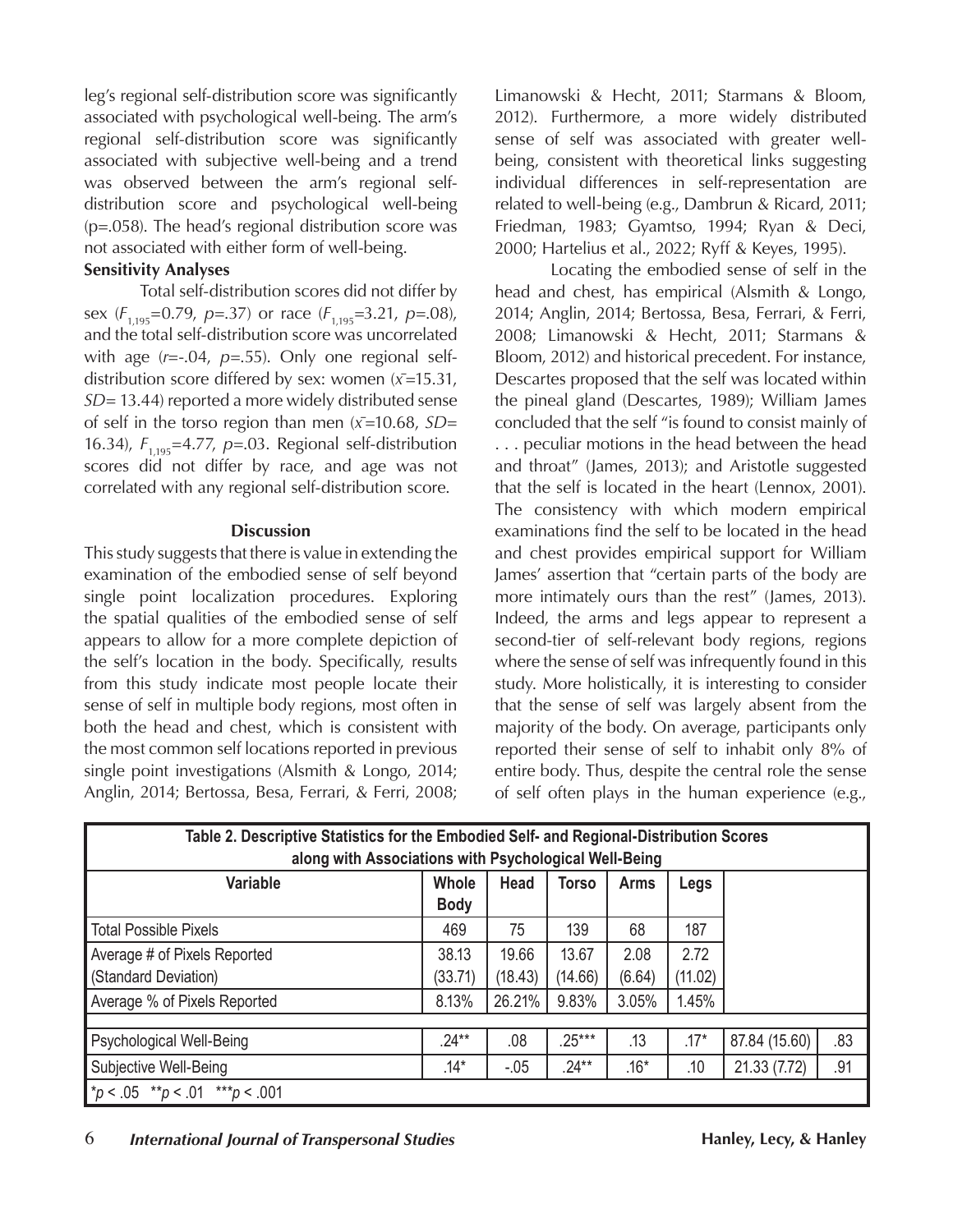Klein, 2012; Wayment & Bauer, 2008), it occupies very little space.

Considering both of the primary embodied self regions—the head and the chest—as epicenters of "life" may provide some insight into their privileged positions with respect to self-location. The pronouncement of death has historically depended on the cessation of heartbeats, and more recently, on the cessation of neural activity (Sarbey, 2016). Similarly, Alsmith and Longo (2014) suggest that the self-salience of the head and chest may be the result of both regions serving critically important functions in a healthy body. With respect to the head, and in particular the upper half of the head, the eyes, ears and brain serve to create cognitive maps of the internal milieu and external landscape that allow for goal-directed behavior (Austin, 2000; Christoff, Cosmelli, Legrand, & Thompson, 2011; Klatzky, 1998; Legrand & Ruby, 2009). With respect to the chest, Alsmith and Longo (2014) suggest that the torso is the body's physical center, the core around which the appendages are arranged. As such, the torso physically gathers and stabilizes the body. Interpreting the self as an evolutionary adaptation may provide an additional explanation for the predominance of these two locations. Lodging the self in bodily regions of great physiological value may have aided survival. Protecting the self involves protecting of critically vital body parts, and vice versa.

Correlational results suggest that individuals reporting a more widely distributed sense of self were also more likely to report greater well-being, although the strength of this relationship was quite small. The positive relationship between a more distributed sense of self and well-being appears to be principally driven by more psychologically well individuals being more likely to locate their sense of self in their torso, and to a lesser degree their legs and arms. Interestingly, locating the sense of self in the head, the most common region of self-location in this sample, was not associated with either form of well-being. Taken together, these results suggest that differences in how individuals locate their sense of self in the body may have implications for wellbeing. Curiously, these results are also consistent with recent evidence suggesting that individuals

with an allocentric frame of reference (Austin, 2006), characterized by feeling as if the sense of self is distributed throughout the surrounding environment, also report greater well-being (Hanley & Garland, 2019). Thus, regardless of whether the sense of self is more widely distributed internally or externally, a more distributed sense of self appears to be psychologically advantageous.

Yet, given the novelty of these results, future studies are needed to replicate and extend them. For example, alternative methods of measuring the embodied self's location, such Schafer, Wentura, Pauly and Frings' (2019) self location task, could be used in conjunction with the Sensation Manikin to provide more accurate localization. Relatedly, connecting Sensation Manikin reports with physiological indices, such as EEG, or brain imagining techniques, such as fMRI, would help to further elucidate the nature of the embodied self (e.g., Hartelius, Likova & Tyler, 2022; Tyler, 2021). It would also be beneficial to further explore why locating a sense of self in the head is not associated with greater well-being. Could there be moderators such as anxiety or stress which contribute to experience of feeling disconnected from a sense of self below the neck? Furthermore, given the observed associations between well-being and the distribution of the self in the torso, future experimental studies are needed to examine whether therapeutic techniques can be developed to drop the sense of self out of the head and into the torso. Mindfulness meditation may be a promising behavioral approach, as mindfulness practices have been found to alter the practitioner's sense of self (Ataria, Dor-Ziderman, & Berkovich-Ohana, 2015; Dambrun, 2016; Dambrun et al., 2019; Dor-Ziderman, Ataria, Fulder, Goldstein, & Berkovich-Ohana, 2016; Dor-Ziderman, Berkovich-Ohana, Glicksohn, & Goldstein, 2013; Garland et al., 2019; Hanley, Nakamura, & Garland, 2018; Hudak, Hanley, Marchand, Nakamura, Yabko & Garland, 2021; Josipovic, 2014). Moreover, as brief mindfulness training was found to encourage more allocentric frames of reference (Hanley, Dambrun & Garland, 2019; Hanley, Deringer, Sneed, Bettmann, Gonzalez-Pons, 2021; Hanley, Dorjee & Garland, 2020), mindfulness training might also have the potential to encourage a more widely distributed embodied sense of self.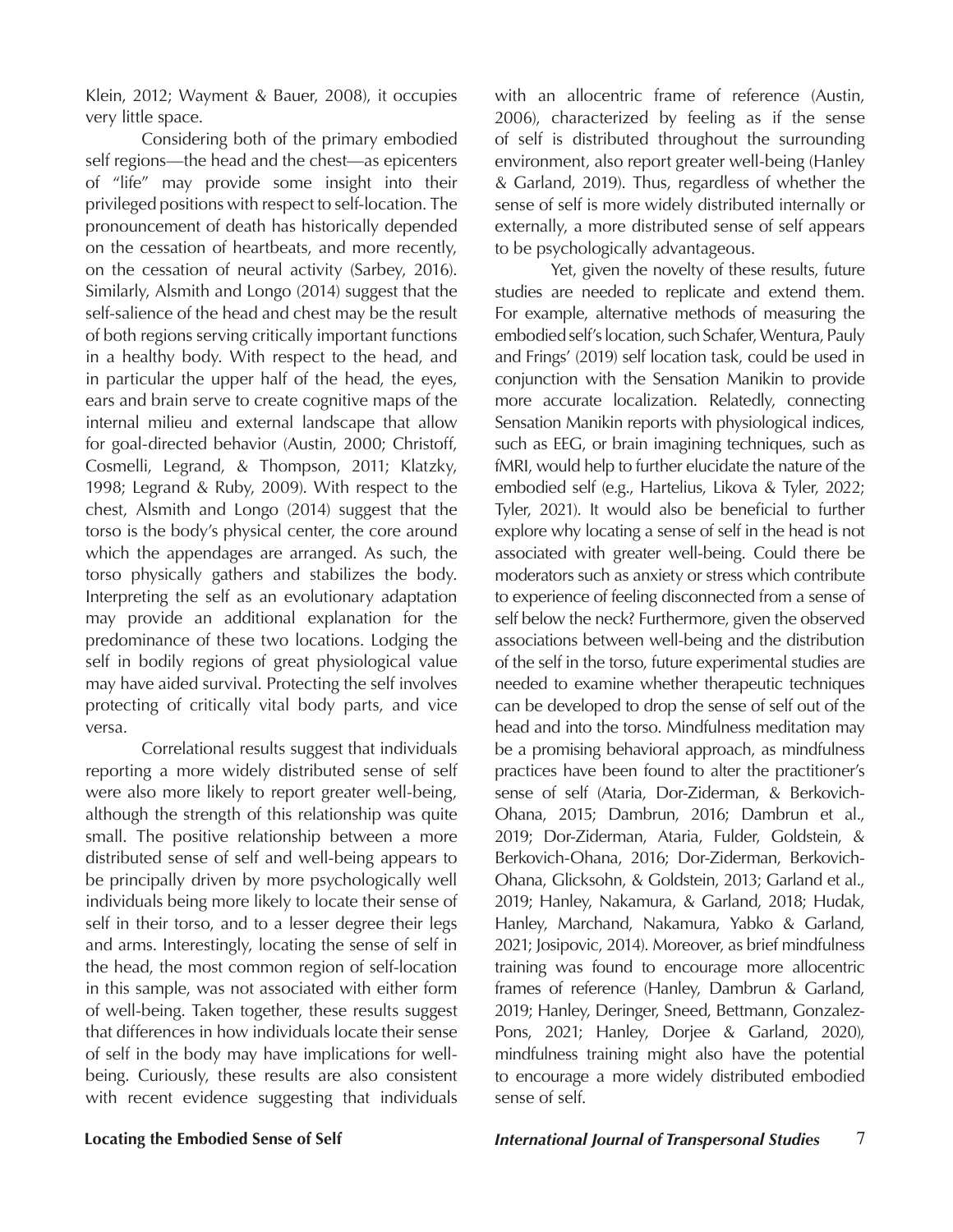Despite the novelty of these descriptive and inferential results, limitations should also be addressed. First, results from this online sample recruited through Mechanical Turk may not be generalizable to other samples. While evidence suggests that Mechanical Turk respondents provide valid and useful data (Buhrmester, Kwang, & Gosling, 2011; Mason & Suri, 2012), future studies should explore whether the observed self-locations and correlations can be replicated in other samples. Second, the use of small boxes (i.e., self pixels) to capture self-locations arbitrarily fixed respondents' minimal level of resolution within the body and artificially bound body locations. While the size of each self pixel was chosen to maximize the degree of detail with which respondents were able to represent their embodied selves, the repeated clicking necessary to locate the self broadly in the body may have constrained participant responses. More technologically advanced methods of capturing participants' responses on a sensation manikin, potentially using a stylus or the mouse to draw salient body areas, should be pursued in future research. Finally, the four body regions examined in this study were designated by the researchers in a posthoc fashion, and were constrained by the grid that was prospectively overlaid on the Sensation Manikin. Participants may have interpreted the Sensation Manikin body regions idiosyncratically, and would disagree with the interpretations reported here. Future studies using the Sensation Manikin to map the embodied sense of self should also have respondents qualitatively report in which body regions they experience their embodied self to increase interpretative accuracy.

#### **Conclusion**

This study provides a more intricate description of the embodied sense of self than prior studies. Findings suggest that capturing more detailed beliefs about the embodied sense of self provides useful information about individual differences in psychological and subjective well-being. A more distributed sense of self, particularly when the embodied self is located in the chest and extremities, is associated with greater well-being. Continued research is needed to determine whether

altering the embodied sense of self, perhaps through mindfulness training, results in greater wellbeing.

#### **Acknowledgements**

The authors would like to acknowledge the valuable contributions of Michelle and Alex Ertl during the development of this manuscript.

### **References**

- Adam, H., Obodaru, O., & Galinsky, A. D. (2015). Who you are is where you are: Antecedents and consequences of locating the self in the brain or the heart. *Organizational Behavior and Human Decision Processes, 128,* 74–83. https://doi. org/10.1016/j.obhdp.2015.03.004
- Alsmith, A. J., & Longo, M. R. (2014). Where exactly am I? Self-location judgements distribute between head and torso. *Consciousness and Cognition*, *24*, 70–74. https://doi.org/10.1016/j. concog.2013.12.005
- Anglin, S. M. (2014). I think, therefore I am? Examining conceptions of the self, soul, and mind. *Consciousness and Cognition*, *29*, 105–116. https://doi.org/10.1016/j.concog.2014.08.014
- Aron, A., Aron, E. N., & Smollan, D. (1992). Inclusion of Other in the Self Scale and the structure of interpersonal closeness. *Journal of Personality and Social Psychology*, *63*, 596–612. https://doi. org/10.1037/0022-3514.63.4.596
- Ataria, Y., Dor-Ziderman, Y., & Berkovich-Ohana, A. (2015). How does it feel to lack a sense of boundaries? A case study of a long-term mindfulness meditator. *Consciousness and Cognition*, *37*, 133–147. https://doi.org/10.1016/j. concog.2015.09.002
- Austin, J. H. (2000). Consciousness evolves when the self dissolves. *Journal of Consciousness Studies*, *7*(11–12), 209–230.
- Baer, R. A., Smith, G. T., Hopkins, J., Krietemeyer, J., & Toney, L. (2006). Using self-report assessment methods to explore facets of mindfulness. *Assessment*, *13*(1), 27–45. https://doi.org/10.1177/1073191105283504
- Berkovich-Ohana, A., & Glicksohn, J. (2014). The consciousness state space (CSS)—A unifying model for consciousness and self. *Frontiers in Psychology, 5,* 341. https://doi.org/10.3389/fpsyg.2014.00341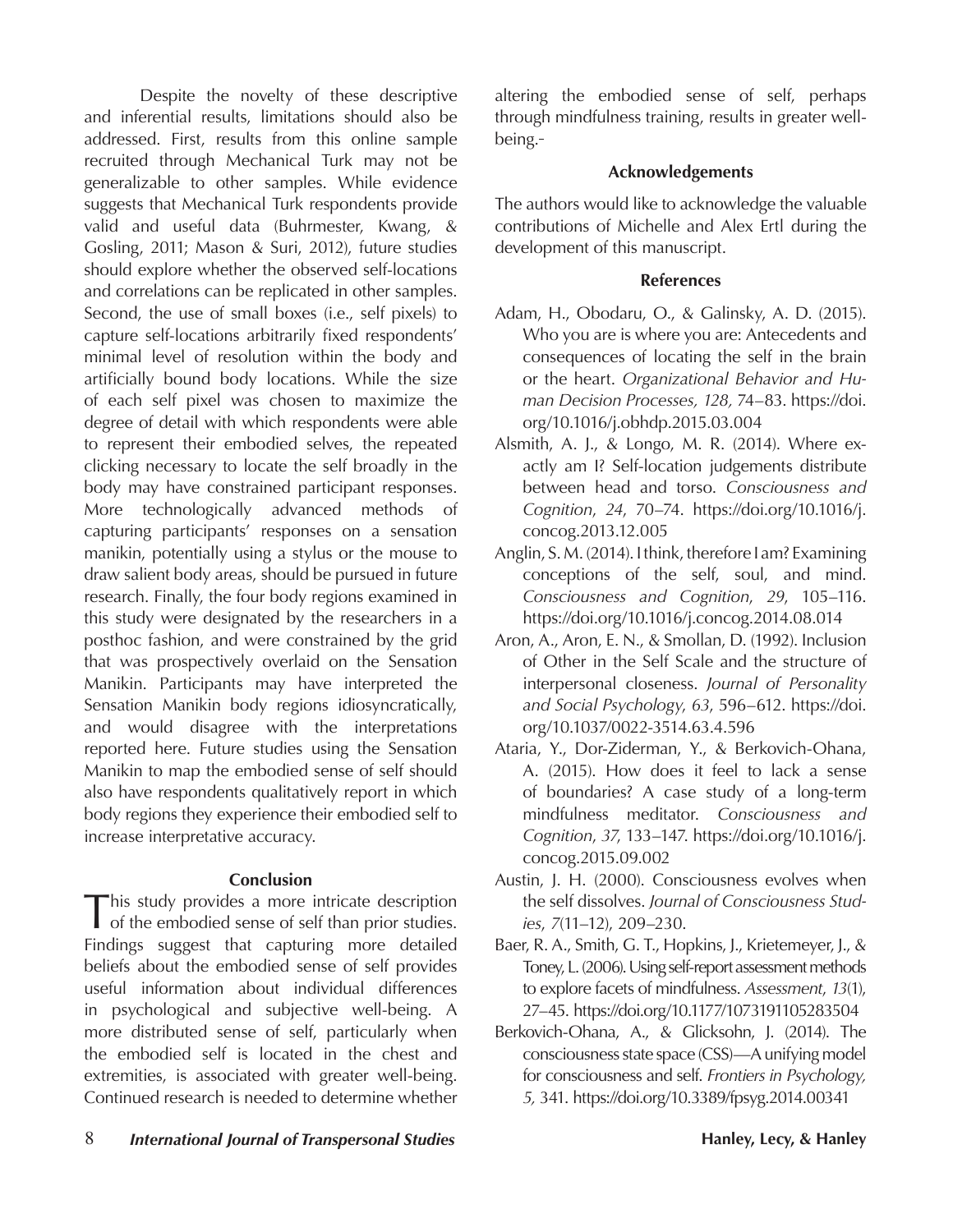- Bertossa, F., Besa, M., Ferrari, R., & Ferri, F. (2008). Point zero: A phenomenological inquiry into the seat of consciousness. *Perceptual and Motor Skills*, *107*(2), 323–335. https://doi.org/10.2466/ pms.107.2.323–335
- Bloom, P. (2007). Religion is natural. *Developmental Science, 10,* 147–151. https://doi.org/10.1111/ j.1467-7687.2007.00577.x
- Buhrmester, M., Kwang, T., & Gosling, S. D. (2016). Amazon's Mechanical Turk: A new source of inexpensive, yet high-quality data? In A. E. Kazdin (Ed.), *Methodological issues and strategies in clinical research* (pp. 133–139). American Psychological Association. https://doi. org/10.1037/14805-009
- Christoff, K., Cosmelli, D., Legrand, D., & Thompson, E. (2011). Specifying the self for cognitive neuroscience. *Trends in Cognitive Sciences*, *15*(3), 104–112. https://doi.org/10.1016/j.tics.2011.01.001
- Dambrun, M. (2016). When the dissolution of perceived body boundaries elicits happiness: The effect of selflessness induced by a body scan meditation. *Consciousness and Cognition*, *46*, 89–98. https://doi.org/10.1016/j. concog.2016.09.013
- Dambrun, M., Berniard, A., Didelot, T., Chaulet, M., Droit-Volet, S., Corman, M., Juneau, C., & Martinon, L. M. (2019). Unified consciousness and the effect of body scan meditation on happiness: Alteration of innerbody experience and feeling of harmony as central processes. *Mindfulness, 10*, 1530– 1544. https://doi.org/10.1007/s12671-019- 01104-y
- Descartes, R. (1989). *Passions of the soul*. Hackett.
- Diener, E. D., Emmons, R. A., Larsen, R. J., & Griffin, S. (1985). The satisfaction with life scale. *Journal of Personality Assessment*, *49*(1), 71–75. https:// doi.org/10.1207/s15327752jpa4901\_13
- Dor-Ziderman, Y., Berkovich-Ohana, A., Glicksohn, J., & Goldstein, A. (2013). Mindfulness-induced selflessness: a MEG neurophenomenological study. *Frontiers in Human Neuroscience*, *7*, 582. https://doi.org/10.3389/fnhum.2013.00582
- Dor-Ziderman, Y., Ataria, Y., Fulder, S., Goldstein, A., & Berkovich-Ohana, A. (2016). Self-specific processing in the meditating brain: A MEG

neurophenomenology study. *Neuroscience of Consciousness*, *2016*(1), niw019. https://doi. org/10.1093/nc/niw019

- Fetterman, A. K., & Robinson, M. D. (2013). Do you use your head or follow your heart? Selflocation predicts personality, emotion, decision making, and performance. *Journal of Personality and Social Psychology, 105*, 316–334. https:// doi.org/10.1037/a0033374
- Fetterman, A. K., Juhl, J., Meier, B. P., Abeyta, A., Routledge, C., & Robinson, M. D. (2020). The path to God is through the heart: Metaphoric self-location as a predictor of religiosity. *Self and Identity*, *19*(6), 650–672. https://doi.org/10 .1080/15298868.2019.1651389
- Friedman, H. L. (1983). The Self-Expansiveness Level Form: A conceptualization and measurement of a transpersonal construct. *Journal of Transpersonal Psychology, 15*, 37–50.
- Gallagher, S. (2000). Philosophical conceptions of the self: implications for cognitive science. *Trends in Cognitive Sciences*, *4*(1), 14–21. https://doi. org/10.1016/S1364-6613(99)01417-5
- Garland, E. L., Hanley, A. W., Riquino, M. R., Reese, S. E., Baker, A. K., Salas, K., Yack, B. P., Bedford, C. E., Bryan, M. A., Atchley, R., Yoshio, N., Froeliger, B., & Howard, M. O. (2019). Mindfulness-oriented recovery enhancement reduces opioid misuse risk via analgesic and positive psychological mechanisms: A randomized controlled trial. *Journal of Consulting and Clinical Psychology*, *87*(10), 927–940. https://doi.org/10.1037/ccp000 0390
- Gyamtso, K. (1994). *Progressive stages of meditation on emptiness*. Longchen Foundation.
- Haidt, J., Bjorklund, F., & Murphy, S. (2000). *Moral dumbfounding: When intuition finds no reason*. Unpublished manuscript, University of Virginia, Charlottesville.
- Hanley, A. W., & Garland, E. L. (2019). Mapping the affective dimension of embodiment with the sensation manikin: Validation among chronic pain patients and modification by mindfulnessoriented recovery enhancement. *Psychosomatic Medicine*, *81*(7), 612–621. https:// doi.org/10.1097/PSY.0000000000000 725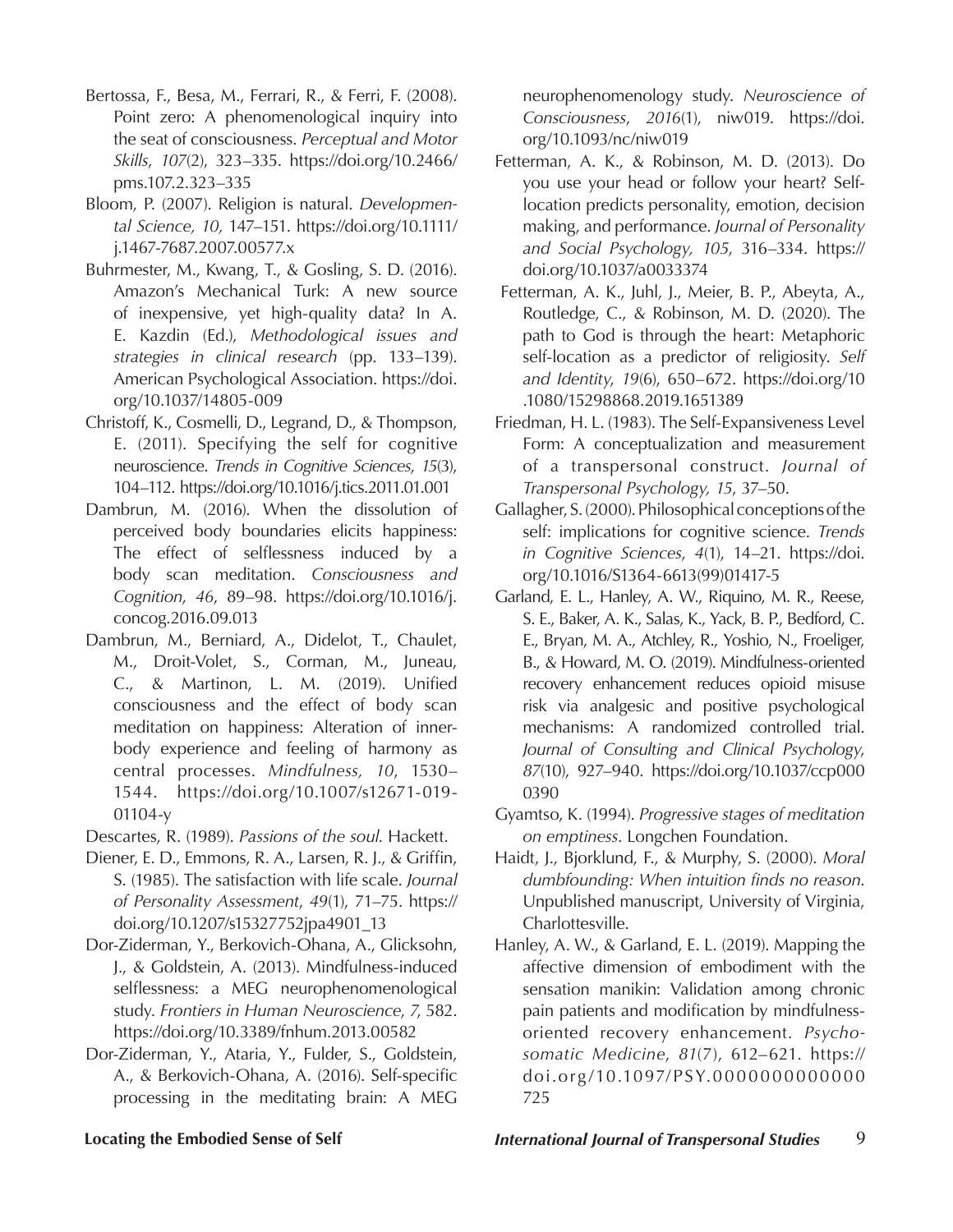- Hanley, A. W., Baker, A. K., & Garland, E. L. (2017). Selfinterest may not be entirely in the interest of the self: Association between selflessness, dispositional mindfulness and psychological well-being. *Personality and Individual Differences, 117*, 166– 171. https://doi.org/10.1016/j.paid.2017.05.045
- Hanley, A. W., Dambrun, M., & Garland, E. L. (2020). Effects of mindfulness meditation on selftranscendent states: perceived body boundaries and spatial frames of reference. *Mindfulness*, *11*(5), 1194–1203. https://doi.org/10.1007/s12671-020- 01330-9
- Hanley, A. W., Dorjee, D., & Garland, E. L. (2020). Mindfulness training encourages selftranscendent states via decentering. *Psychology of Consciousness: Theory, Research, and Practice.* Advance online publication. https://doi. org/10.1037/cns0000262
- Hanley, A. W., Nakamura, Y., & Garland, E. L. (2018). The Nondual Awareness Dimensional Assessment (NADA): New tools to assess nondual traits and states of consciousness occurring within and beyond the context of meditation. *Psychological Assessment*, *30*(12), 1625. https://doi.org/10.1037/pas0000615
- Hanley, A. W., Warner, A., & Garland, E. L. (2015). Associations between mindfulness, psychological well-being, and subjective wellbeing with respect to contemplative practice. *Journal of Happiness Studies*, *16*(6), 1423–1436. https://doi.org/10.1007/s10902-014-9569-5
- Hanley, A. W., Deringer, S. A., Sneed, J. C., Bettmann, J. E., & Gonzalez-Pons, K. M. (2021). The state of interdependence with nature scale: Development and initial validation. *Ecopsychology*. Advance online publication. http://doi.org/10.1089/eco.20 21.0014
- Hartelius, G. (2007). Quantitative somatic phenomenology: Toward an epistemology of subjective experience. *Journal of Consciousness Studies*, *14*, 24–56.
- Hartelius, G. (2015). Body maps of attention: Phenomenal markers for two varieties of mindfulness. *Mindfulness*, *6*, 1271–1281. doi.10. 1007/s12671-015-0391-x.
- Hartleius, G., Likova, L.T., & Tyler, C. W. (2022). Self-regulation of seat of attention into various

attentional stances facilitates access to cognitive and emotional resources: An EEG study. *Frontiers in Psychology, 13,* 1–16. https://doi.org/10.3389/ fpsyg.2022.810780

- Hudak, J., Hanley, A. W., Marchand, W. R., Nakamura, Y., Yabko, B., & Garland, E. L. (2021). Endogenous theta stimulation during meditation predicts reduced opioid dosing following treatment with Mindfulness-Oriented Recovery Enhancement. *Neuropsychopharmacology*, *46*(4), 836–843. https://doi.org/10.1038/s41386-020-00 831-4
- James, W. (2013). *The principles of psychology*. Read Books.
- Josipovic, Z. (2014). Neural correlates of nondual awareness in meditation. *Annals of the New York Academy of Sciences*, *1307*(1), 9–18. https:// doi.org/10.1111/nyas.12261
- Kabat-Zinn, J. (2014). Wherever you go, there you are: Mindfulness meditation in everyday life. Piatkus. https://doi.org/10.1007/s12671-014- 0323-1
- Klatzky, R. L. (1998). Allocentric and egocentric spatial representations: Definitions, distinctions, and interconnections. In C. Freksa, C. Habel, & K. F. Wender (Eds.), *Spatial Cognition: Lecture Notes in Computer Science* (pp. 1–17). Springer. https://doi.org/10.1007/3-540-69342-4\_1
- Klein S. B. (2012). The self and its brain. *Social Cognition*. *30*(4), 474–518. https://doi.org/10.15 21/soco.2012.30.4.474
- Leary, M. R., & Tangney, J. P. (2003). The self as an organizing construct in the behavioral sciences. In M. R. Leary & J. P. Tangney (Eds.), *Handbook of Self and Identity* (pp. 3–14). Guilford.
- Legrand, D., & Ruby, P. (2009). What is selfspecific? Theoretical investigation and critical review of neuroimaging results. *Psychological Review*, *116*(1), 252–282. https://doi.org/10.1037/ a0014172
- Lennox, J. (2001). *Aristotle: On the parts of animals I–IV.* (Translated with an introduction and commentary). Clarendon Press. https://doi. org/10.1093/oseo/instance.00262098
- Limanowski, J., & Hecht, H. (2011). Where do we stand on locating the self? *Psychology*, *2*(4), 312– 317. https://doi.org/10.4236/psych.2011.24049
- 10 *International Journal of Transpersonal Studies* **Hanley, Lecy, & Hanley**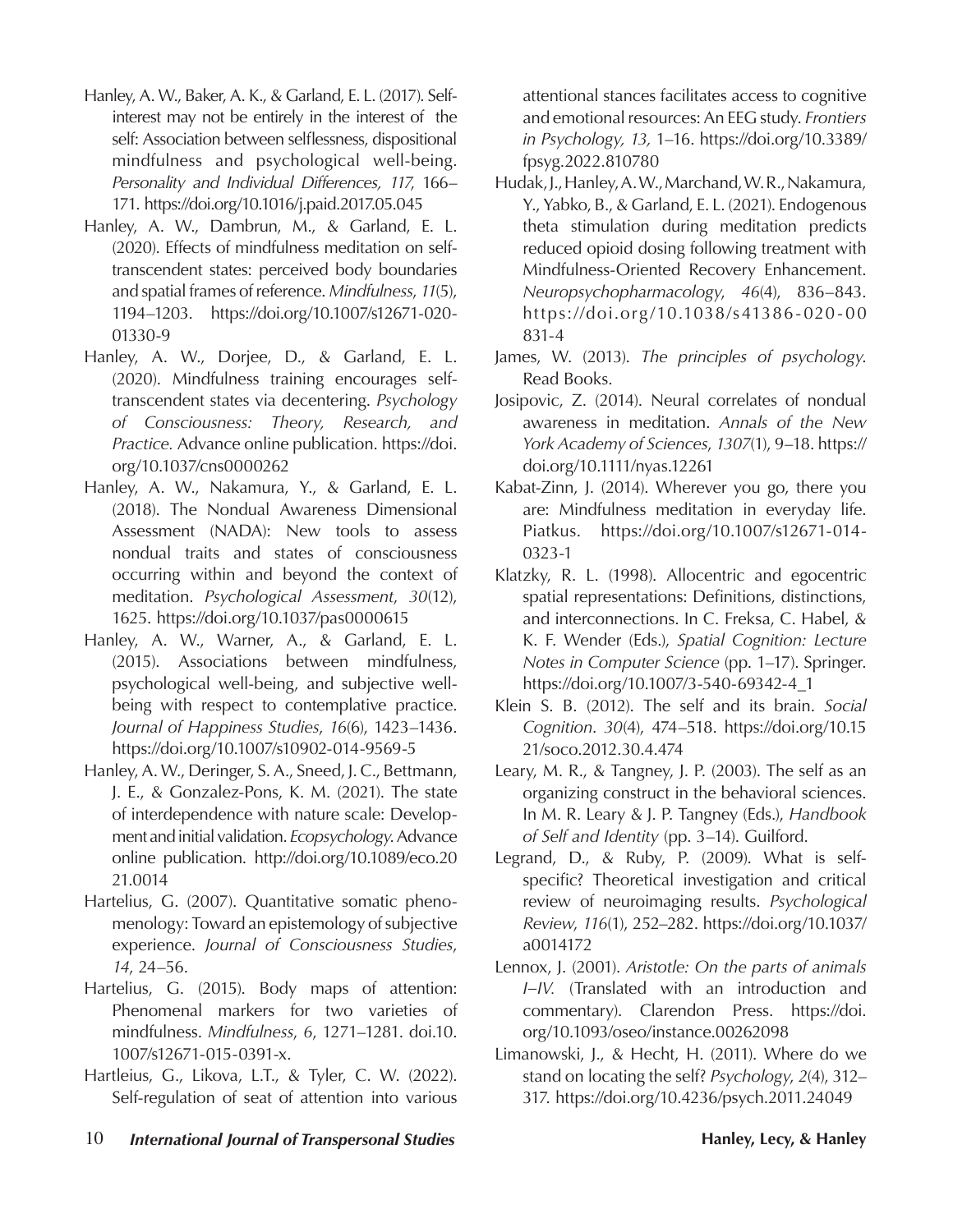- Linville, P. W. (1985). Self-complexity and affective extremity: Don't put all of your eggs in one cognitive basket. *Social Cognition*, *3*(1), 94–120. https://doi.org/10.1521/soco.1985.3.1.94
- Macy, J. (1991). *Mutual causality in Buddhism and general systems theory: The dharma of natural systems*. State University of New York Press.
- Mara, C. A., DeCicco, T. L., & Stroink, M. L. (2010). An investigation of the relationships among self-construal, emotional intelligence, and wellbeing. *International Journal of Transpersonal Studies, 29*(1), 1–11. https://doi.org/10.24972/ ijts.2010.29.1.1
- Mason, W., & Suri, S. (2012). Conducting behavioral research on Amazon's Mechanical Turk. *Behavior Research Methods*, *44*(1), 1–23. https:// doi.org/10.3758/s13428-011-0124-6
- Pashko, S. (2013). Shifting between our two self-identities can cause the placebo effect and response shift. *The Journal of Transpersonal Psychology, 45*, 8–23. https://doi.org/10.1037/e621742013- 001
- Ryan, R. M., & Deci, E. L. (2000). Self-determination theory and the facilitation of intrinsic motivation, social development, and well-being. *American Psychologist*, *55*(1), 68–78. https://doi. org/10.1037/0003-066X.55.1.68
- Ryff, C. D., & Keyes, C. L. M. (1995). The structure of psychological well-being revisited. *Journal of Personality and Social Psychology*, *69*(4), 719– 727. https://doi.org/10.1037/0022-3514.69.4.719
- Sarbey, B. (2016). Definitions of death: Brain death and what matters in a person. *Journal of Law and the Biosciences*, *3*(3), 743–752. https://doi. org/10.1093/jlb/lsw054
- Starmans, C., & Bloom, P. (2012). Windows to the soul: Children and adults see the eyes as the location of the self. *Cognition*, *123*(2), 313–318. https://doi.org/10.1016/j.cognition.2012.02.002
- Tang, Y.-Y., Hölzel, B. K., & Posner, M. I. (2015). The neuroscience of mindfulness meditation. *Nature Reviews Neuroscience*, *16*(4), 213–225. https:// doi.org/10.1038/nrn3916
- Tyler, C. W. (2021). The interstitial pathways as the substrate of consciousness: A new synthesis. *Entropy*, *23*(11), 1443. https://doi. org/10.3390/e23111443
- Vago, D. R., & Silbersweig, D. (2012). Self-awareness, self-regulation, and self-transcendence (S-ART): a framework for understanding the neuro biological mechanisms of mindfulness. *Frontiers in Human Neuroscience*, *6*, 296. https://doi. org/10.3389/fnhum.2012.00296
- Varela, F., Rosch, E., & Thompson, E. (1992). *The embodied mind: Cognitive science and human experience*. MIT Press. https://doi.org/10.7551/ mitpress/6730.001.0001
- Wayment, H. A., & Bauer, J. J. (2008). *Transcending self-interest: Psychological explorations of the quiet ego.* American Psychological Association. https://doi.org/10.1037/11771-000

### **About the Authors**

*Adam Wesley Hanley, PhD,* is a Licensed Psychologist and an Assistant Professor at the Center on Mindfulness and Integrative Health Intervention Development (C-MIIND) in the University of Utah's College of Social Work. The goal of his research program is to develop and refine both brief and intensive mindfulness-based interventions that can be embedded in medical settings to treat pain and addiction as well as improve quality of life.

*Natalie Lecy, LCSW,* is a Licensed Clinical Social Worker and Research Associate at the Center on Mindfulness and Integrative Health Intervention Development (C-MIIND) in the University of Utah's College of Social Work. Her research focuses on mindfulness-based interventions and increasing inclusivity in higher education for first-generation and marginalized students through studentcentered approaches.

*Robert Hanley* holds a degree in Sociology from Southwestern University and is currently a Senior Consultant for CohnReznick's Emergency Management group in Austin, Texas. His research focuses on community resilience and well-being.

#### **About the Journal**

The *International Journal of Transpersonal Studies* is a Scopus listed peer-reviewed academic journal, and